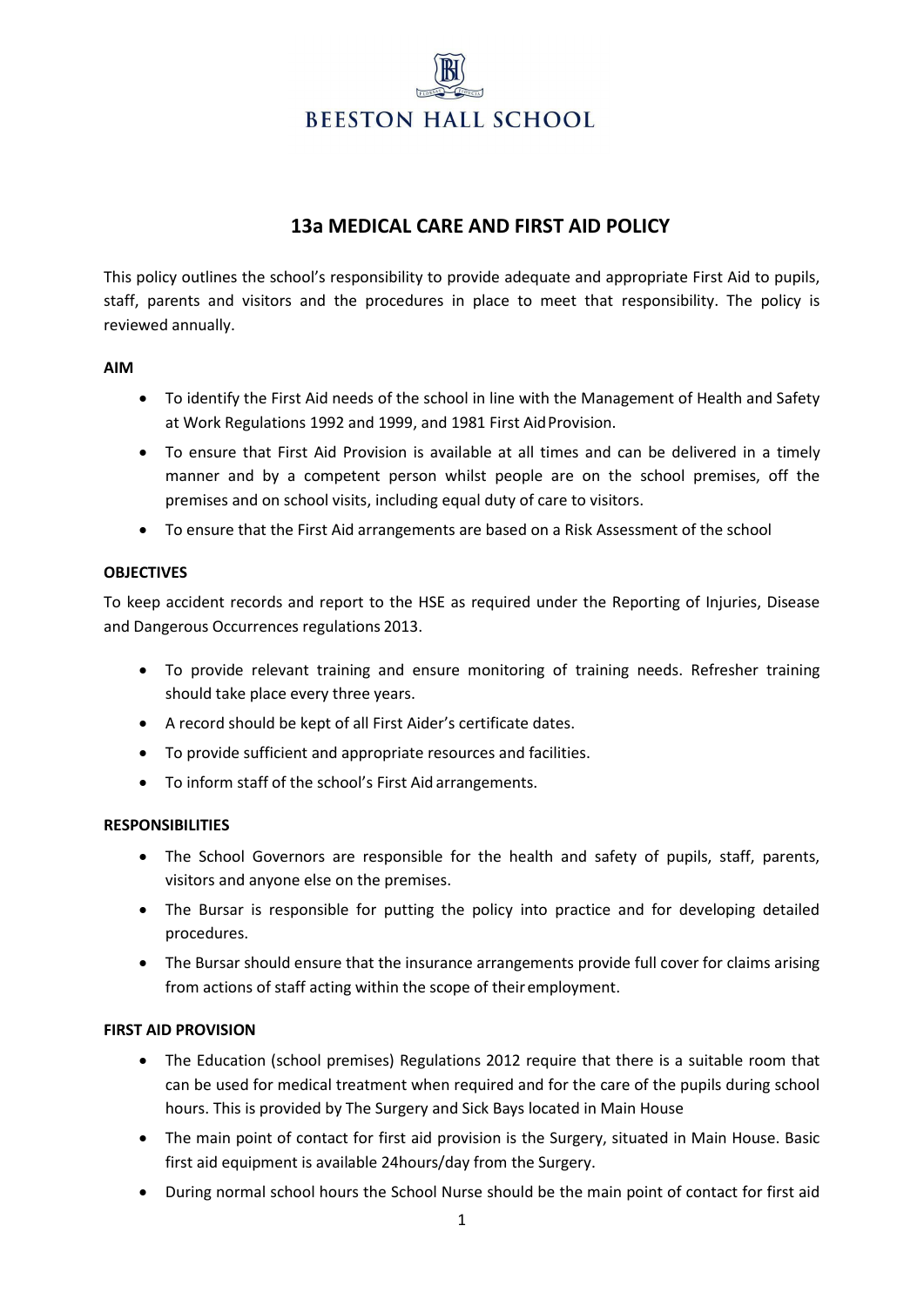alongside the Matrons.

- Out of normal school hours the main point of contact for first aid provision are the duty Matrons.
- First Aid Kits will be available from the Main House Surgery for use on school visits, home and away matches.
- Emergency Eye wash kits are located in the Surgery, both Science Labs and the Maintenance shed.
- Basic First Aid Kits are available in the maintenance shed and Kitchen. These are provided for the timely provision of first aid in areas where there is an increased risk of injury.
- The school car and mini busses each contain a basic First Aid Kit. When taking pupils off site a separate First Aid Kit/medical bag should beobtained.

## **PROVIDING INFORMATION**

- The School Nurse will maintain and update information on any changes to pupil's health in line with NMC standard 5.5 'Respecting people's right to privacy and confidentiality', either in the Health Information booklet or by updating the school management system.
- Staff are responsible for passing on health information from parents to the School Nurse, maintaining confidentiality at all times.
- The Headmaster will ensure that all members of new staff are informed about the school's first aid requirements.

#### **PROVISION FOR CHILDREN WITH PERMANENT OR LONG-TERM MEDICAL CONDITIONS**

- The school will make every effort to accommodate children who have medical conditions which require ongoing and regular monitoring or intervention, e.g. diabetes, asthma, epilepsy, allergies or a disability.
- The class teacher, Nurse and matrons will work closely in conjunction with parents/carers and medical professionals, as appropriate, to put into place a care plan.
- The School Nurse will ensure that all other members of staff are aware of the situation and know what to do and who to contact if necessary.

#### **FIRST AIDERS**

All matrons are 'appointed persons', with a number having undertaken Emergency First Aid Training. She/He will:

- take charge when someone becomes injured or becomes ill
- ensure the duty Nurse or matron is summoned (if on school site)
- ensure that appropriate medical assistance is sought if appropriate (GP, Minor Injuries, Ambulance)
- Ensure that the accident/episode is appropriately documented and reported.

A list of all staff first aid training and qualifications is available on request from the office die to the fact that it is constantly being updated.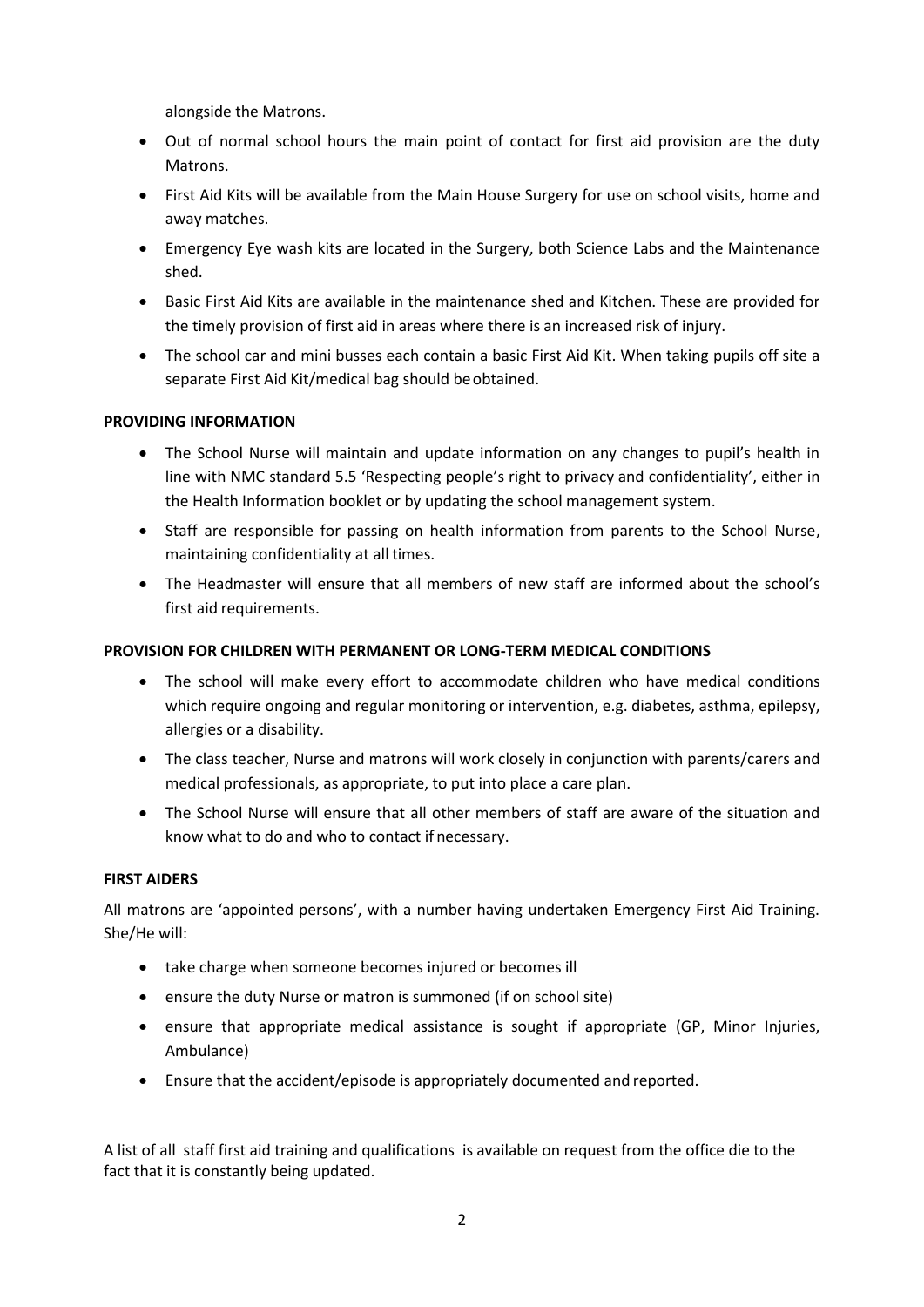The School Nurse or matrons on duty are located in the Main House downstairs Surgery and Matron's room.

The Nurse will provide all staff with up-to-date lists of all pupils who are known to be asthmatic, anaphylactic, diabetic and epileptic or have any serious or medical conditions.

The school Nurse will maintain up-to-date medical consent forms for every pupil in the school. The school Nurse will check and restock First Aid Kits and bags kept in the school.

#### **PROCEDURES**

- Risk assessment reviews are required to be carried out by the responsible member of staff annually and when circumstances change.
- Reviews are required to be carried out by the responsible member of staff in conjunction with the School Nurse when appropriate. Re-assessment of First Aid provision. As part of the school's annual monitoring cycle.
- First Aid bags are placed in all areas of the school where an accident is considered possible or likely and we always take First Aid bags with us when groups of pupils go out of school on organised trips or participate in sporting events.
- The School Nurse will, with relevant staff, review the School's First Aid needs following any changes to staff, buildings, activities, off-site facilities etc.
- The School Nurse will monitor the amount of trained First Aiders and alert them to the need for refresher courses and organise refresher courses.
- The School Nurse will check Fist Aid Bags on a regular basis and replenish the contents as necessary.

## **PROCEDURE IN THE EVENT OF ILLNESS OR ACCIDENT ON THE SCHOOL PREMISES**

- If a child becomes ill or has an accident on the school premises, the teacher in charge will send or escort the child to the duty Nurse or matron. Pupils requiring treatment or off games may attend the Surgery for the administration of their treatment. If a broken bone or spinal injury is suspected, expert help will be obtained. Do not move casualty unless they are in immediate danger. The School Nurse or Matrons are located in the Main House or the Downstairs Surgery and can be contacted on the Matrons mobile phone. The duty Nurse/matron will notify his/her parents or carer as soon as possible.
- If necessary, the School Nurse/Matron will contact the School Doctor for specialist advice.
- All staff accidents will be recorded in the accident book located in the downstairs surgery and kept for a minimum of 3 years.
- All pupil accidents will be recorded in the pupils' health file by the School Nurse/Matrons and only recorded in the accident book if they meet the requirements set out by the HSE Incident reporting in schools 2013. Records are held until after the child's 21st birthday.
- Under the Reporting of Injuries, Diseases and Dangerous Occurrences Regulations 1995 (RIDDOR), some accidents have to be reported to the HSE
- All medication and medical treatments received by day/boarding children and visiting children will be recorded in the day diary with name, time, type of medication given and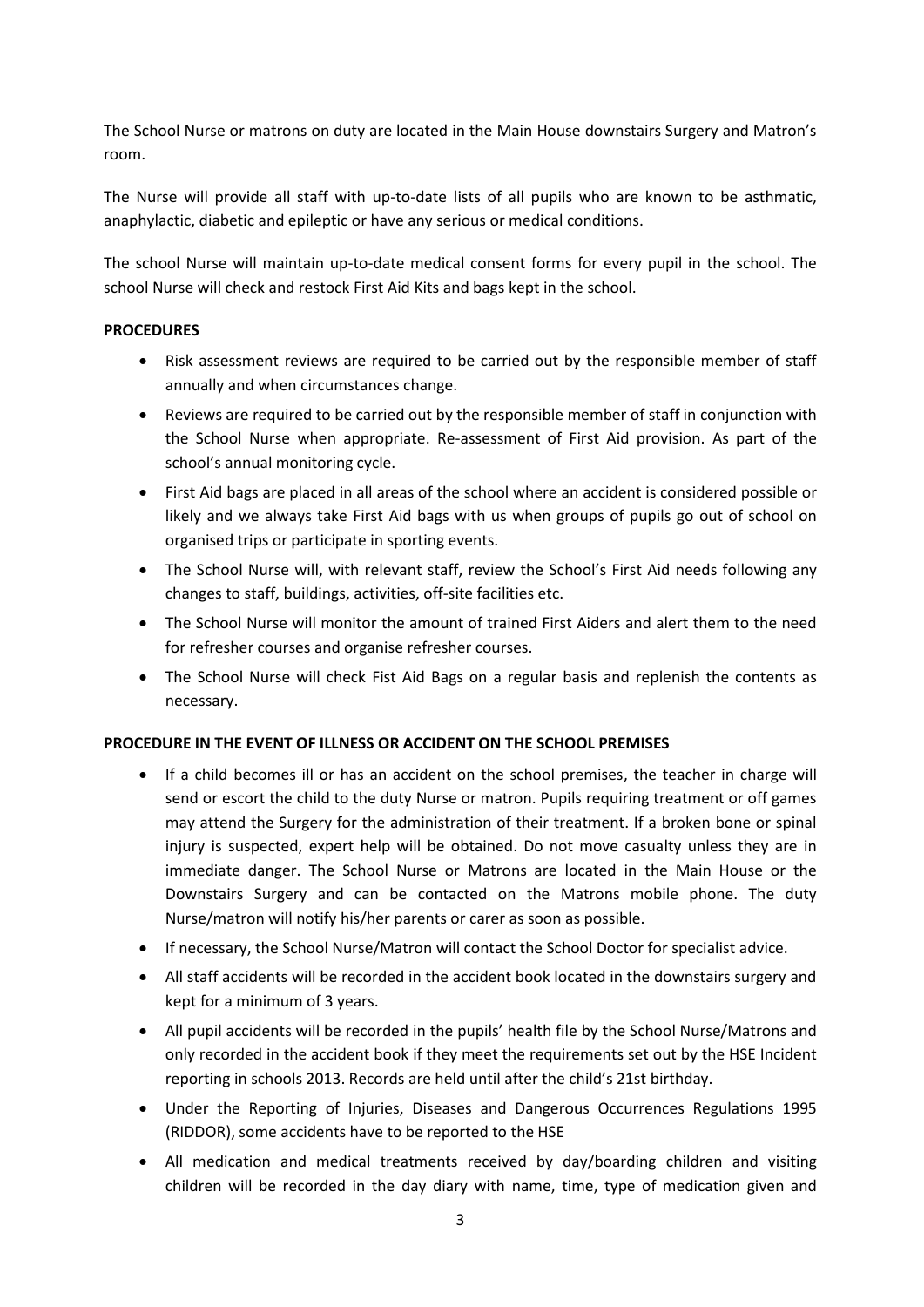dose, information regarding the injury and initialled by the administrator. (see Policies for Administration of Medicines and see Homely Remedy Policy)

- All visiting pupils who have an injury or have become unwell will have a Beeston Hall School Accident Report form completed and returned with the pupil. (see separate Accident Report Form)
- In an emergency, the child's parents or named guardian should be contacted as soon as possible.
- Parents of day pupils requiring prescribed medication should complete a parental consent form for each medication.
- Any administration of any medicine or treatment given to day children should be reported to parents either by a note home with the child, by email or telephone and recorded in the Main House log.
- Children who are receiving regular medication will have dose, date, time and signature recorded on individual charts kept in the downstairs surgery. The person administering this must complete the chart at the time of administration. Medication charts will be overseen by the School Nurse
- All medication is kept in locked cupboards. The School Nurse, matrons and designated House staff only may possess the keys. (see Policy and Guidelines for Administration and Storage of Medicines)
- All parents/carers of new pupils entering Beeston Hall School are to complete and sign a medical questionnaire form and return it to the School Office.
- All medical notes of boarding pupils are kept locked in a filing cabinet in the downstairs surgery. These are confidential records and should only be accessed by the School Nurse or matrons when appropriate.
- Homely or non-prescribed medicines will only be administered by the School Nurse, duty matron and designated House Staff under strict guidelines outlined in Policy and Guidelines for Administration and Storage of Medicines.
- The use of homely medications being administered when pupils are off-site will be limited and only done so under the guidance of the School Nurse prior to the trip commencing. Homely medications will be in original packaging with clear manufacturer instructions on how and when to administer. Any medications given off site must be documented and reported to the School Nurse/duty matron on return.

## **SPECIFIC GUIDELINES**

In the event that someone **faints**.

- **Lie the person down flat. Raise and supportlegs.**
- **Turn persons head to the side to maintain an open airway**
- **Loosen any tight clothing around the neck and chest e.g.tie.**
- **Reassure the person**
- **Send for further assistance, seek help from School Nurse/duty matron in main house surgery**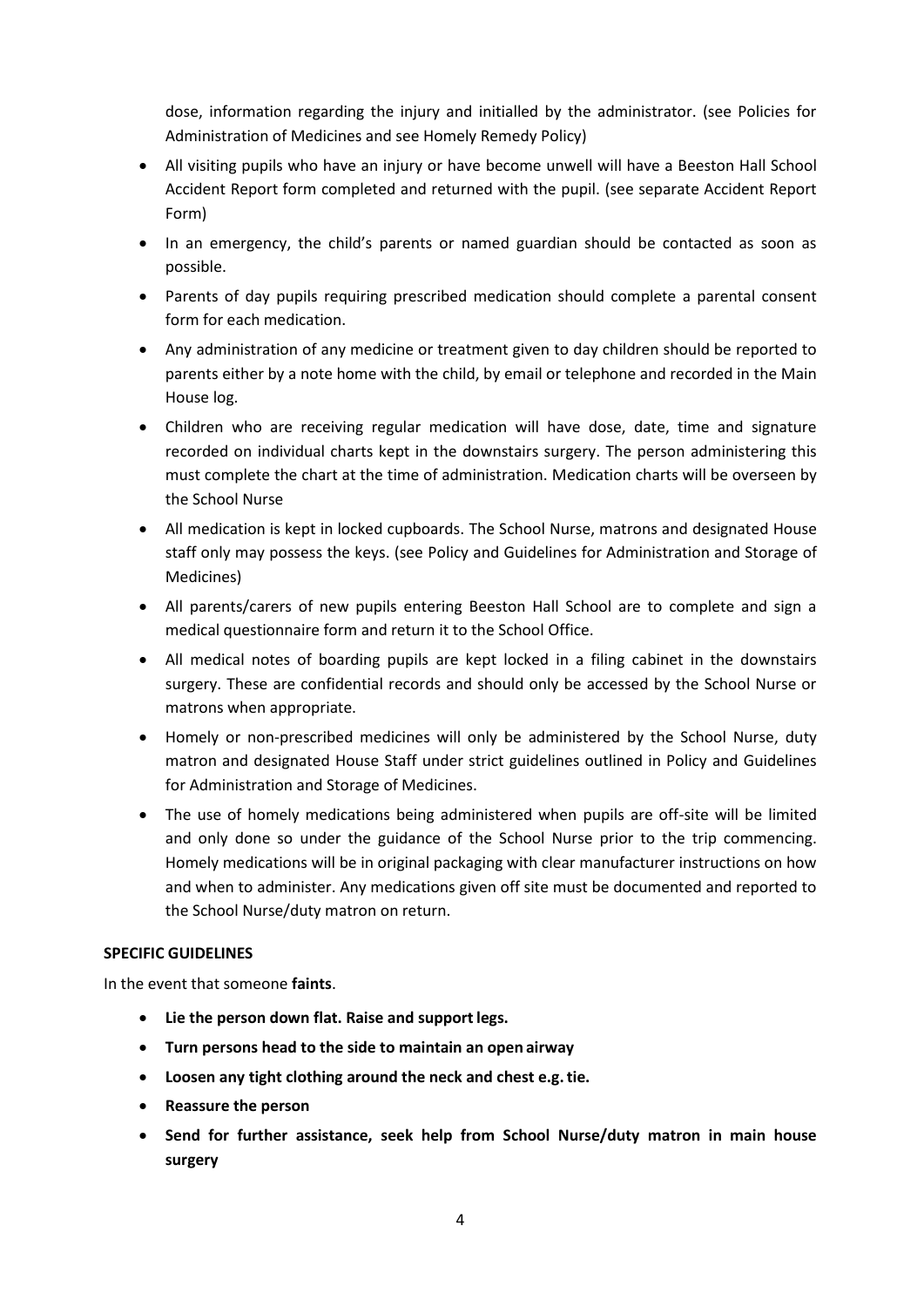In the event that someone is **bleeding**.

When possible ensure you wear disposable gloves

- **Check wound**
- **Apply direct pressure**
- **Raise limb, and seek further medical assistance from School Nurse/duty matron in main house surgery**
- **If nose is bleeding, sit the person down; ask them to drop their head forward. Apply pressure to the soft part of the nose below the bone by pinching with the fingers.**

In the event of a **trip, slip or fall**.

• See Basic First Aid Document (see appendix C)

In the event of **Hypoglycaemia** (low blood sugar).

Hypoglycaemia is a deficiency of Glucose in the blood stream. In those diagnosed with Diabetes it can have serious effects and must be dealt with immediately. The following symptoms either individually or combined maybe indicators of low blood sugar in persons with diabetes:

- Hunger
- Sweating
- Drowsiness
- Pallor
- Glazed eyes
- Shaking or trembling
- Lack of concentration
- Irritability
- Headache
- Change of mood
- Worst case scenario unconsciousness or seizure

If you suspect someone is having a hypoglycaemic episode do not leave them alone. It is important that they receive fast acting sugar (Lucozade energy or Fresh orange juice 200ml, dextrose tablets, 4 Jelly sweets) immediately.

Within 10-15 minutes of giving the fast-acting sugar, the person should begin to recover and should then be given a slow acting starchy food such as 2 digestives, a sandwich or cereal bar.

If the person becomes unconscious, follow advice in Basic First Aid document (appendix 3). When calling 999 states that you have an unconscious person with diabetes.

A pupil known to have diabetes within our school will have a Personal Care Plan which is held by the School Nurse/on call matron in the Main House Surgery and by the boarding staff. If the pupil is offsite, an emergency kit containing a copy of the care plan and all appropriate equipment will accompany the child. Accompanying staff will be expected to liaise with school Nurse prior to any off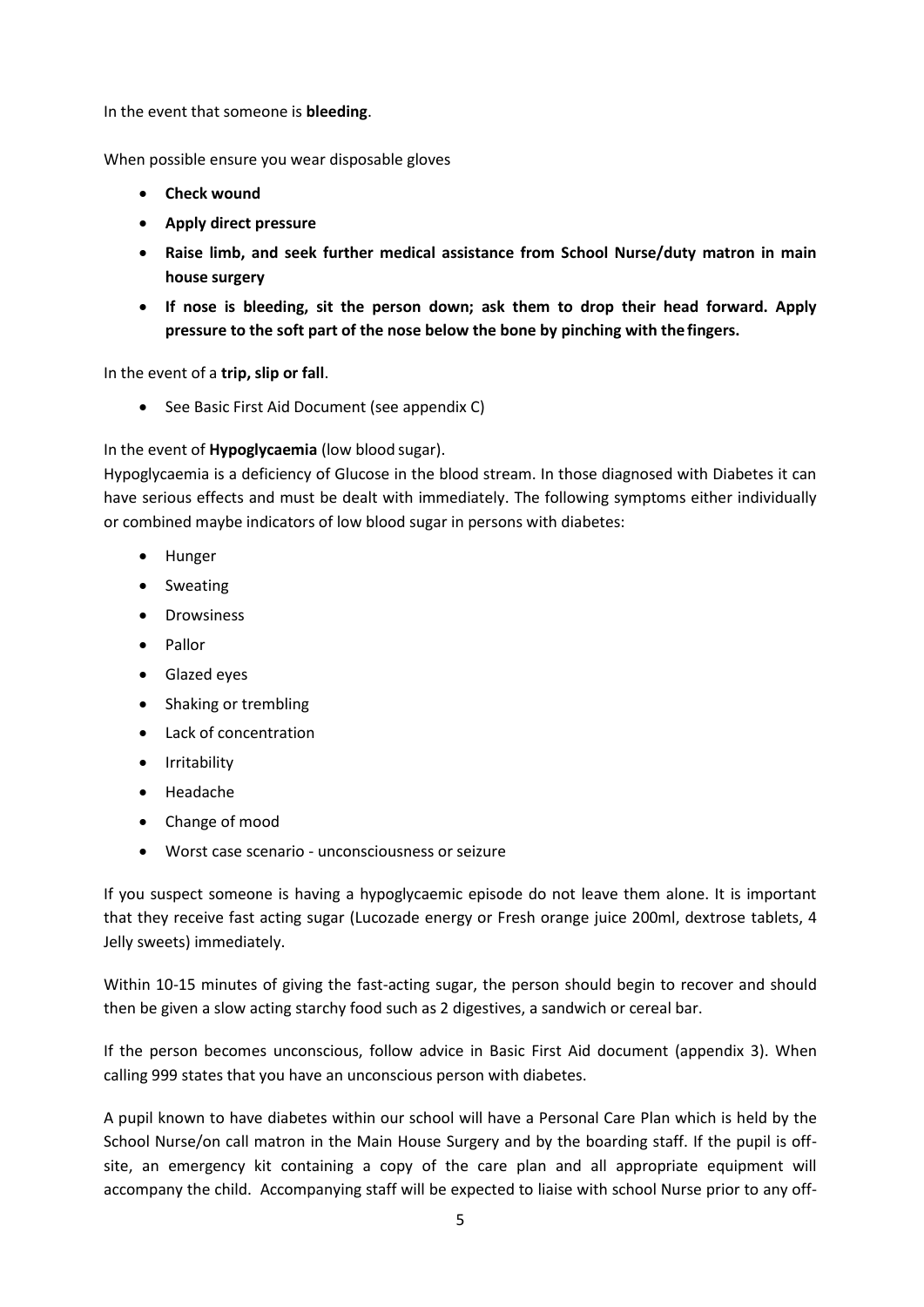site visits re: Personal Care Plan. If any concerns about a child who is known to be diabetic, please contact the School Nurse or matrons on duty who are situated in the Main House Surgery.

#### In the event of **Anaphylaxis**.

Anaphylaxis is a life-threatening allergic reaction to a certain food or substance which requires immediate medical attention.

The following symptoms may occur individually or combined:

- Person may complain that their tongue feels fat
- May hold their neck
- Be unable to speak in sentences
- Hoarseness
- Wheezing
- Swollen lips/tongue
- Itching sensation in throat
- Unable to communicate verbally
- Difficulty in breathing
- Sense of impending doom
- Collapse or loss of consciousness

If the person is known to have such a severe allergy, they will likely have a named Epi-Pen autoinjector device. At school this will be kept in a clear plastic container clearly labelled with the child's name and date of birth on the side in the Main House Surgery.

When off-site, the Epi-Pen will be added to the first aid kit and the staff responsible for the visit will be expected to liaise with the School Nurse/matron prior to their trip.

Epi-Pen containers also contain instructions of how to administer.

#### **HOW TO USE EPI-PEN.**

- Grasp Epi-Pen in dominant hand with thumb closest to safety cap.
- With other hand pull off the safety cap.
- Hold Epi-Pen approximately 10cms away from outer thigh with black tip pointing towards outer thigh.
- Jab very firmly into outer thigh so that Epi-Pen is at a right angle (90 degrees) to outer thigh, through clothing if necessary. An auto injector has the ability to go through Denim.
- Hold in place for 10 seconds.
- Massage injection site for further 10 seconds.
- Dial 999 and say "ANAPHYLAXIS"
- Stay with the person ensuring airway is maintained at all times.
- If after 5-15 minutes the emergency services have not arrived and the person does not respond or the original symptoms return, administer the second Epi-Pen in other outer thigh.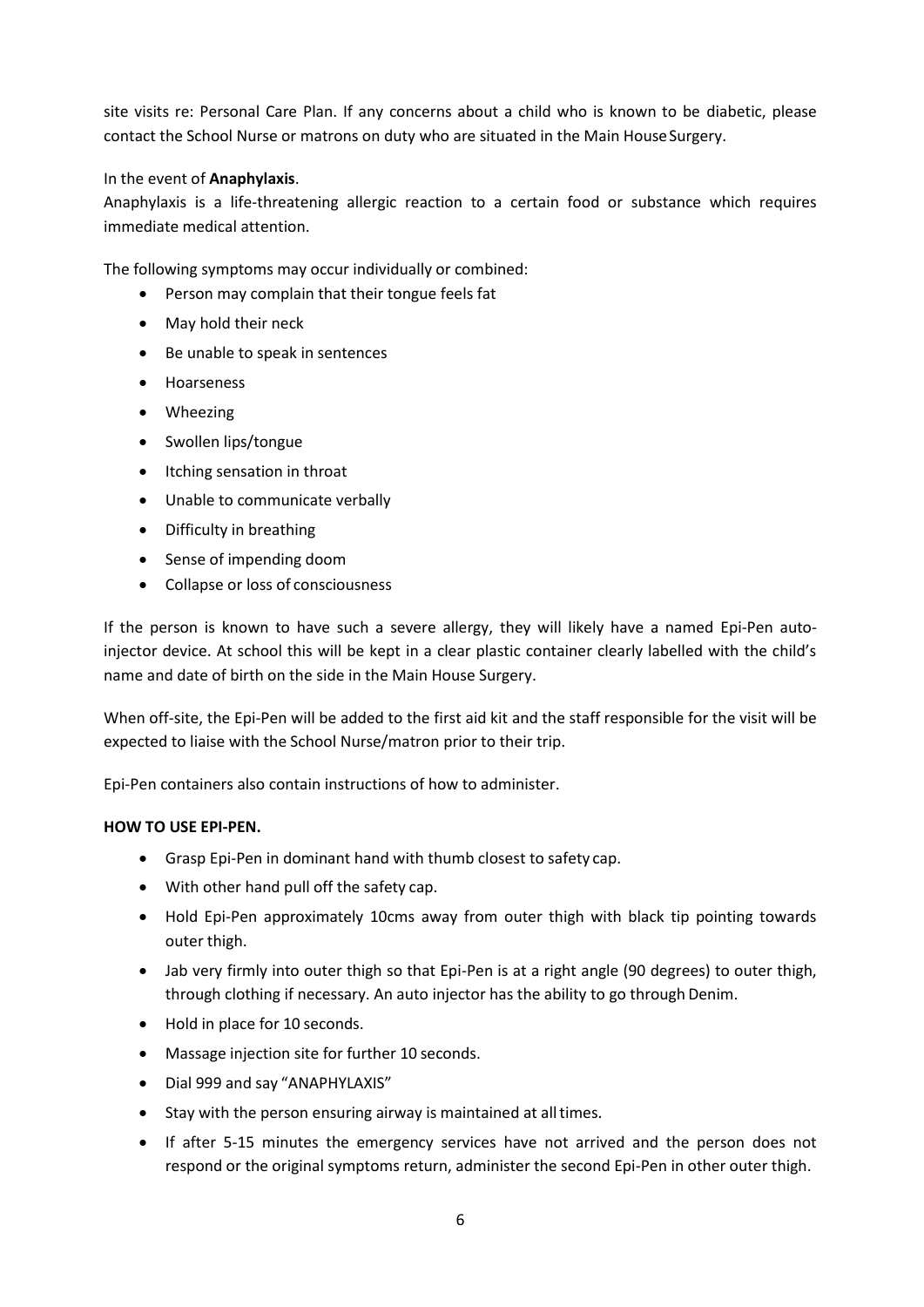- Ensure used Epi-Pen's are kept safely within the plastic emergency box to hand to the paramedic.
- Accompany person to the hospital in the ambulance.

In the event of **Shock**: (See appendix C– Basic First Aid)

# In the event of an **Epileptic Seizure**:

Seizures can take many different forms depending upon which part of the brain is affected. Not all seizures involve the loss of consciousness. A child may appear to be staring into space or may have twitching of any part of their body. They may complain of abnormal sensations or tastes. They could appear confused.

A tonic clonic seizure or full convulsive seizure affects every part of the brain and the child will lose consciousness. The child's muscles may become rigid, and the child may fall to the ground. Muscles will relax and tighten causing jerking movements. Breathing may be noisy, and in some cases quite difficult, the child may appear blue or grey around the mouth. The child may be incontinent of urine or faeces or may bite their tongue or cheek. Once the seizure is complete the child will need time to rest or sleep. They may appear tired or confused.

In our school, if a child is diagnosed with epilepsy, they will have a Personal Care Plan which sets out the particular needs of the individual child.

- Ensure the child safety by removing any objects which might cause harm
- Do not restrict child movements and allow the seizure to take its course protecting the head
- Nothing should be placed in their mouth
- Once seizure complete, place child in recovery position.

## Only call 999 if:

- The child is badly injured.
- The child has problems breathing.
- A seizure lasts longer than is normal for that child
- There are repeated seizures: (one after another)
- If it's the child's first seizure.

## In the event of an **asthma attack**:

Asthma is a chronic condition in which the lungs are sensitive to certain environmental conditions and factors resulting in the restriction or spasm of part of the lungs.

The person having an Asthma attack may present with:

- Coughing
- Wheezing
- Whistling noise in chest
- Tight feeling in chest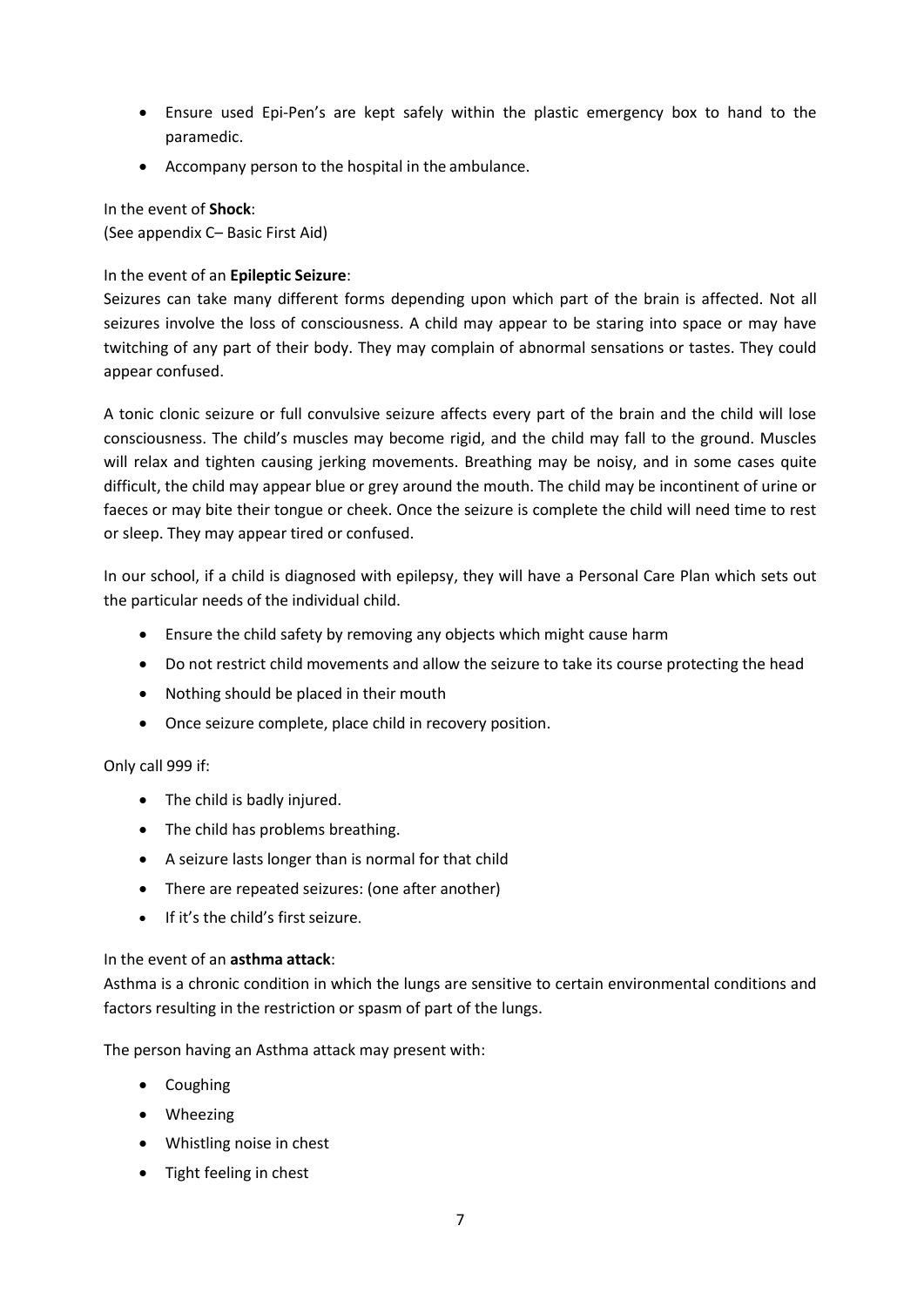- Shortness of breath
- Unusually quiet
- In worst case scenario may appear pale, blue/grey around the mouth and nose.

If any of these symptoms are present, the person will need access to their Ventolin (BLUE) Reliever inhaler immediately. Ensure the person is in an upright position with any tight clothing loosened.

Do not leave the person unattended.

999 should be called if: (Please see Appendix 2)

- Symptoms do not improve within 5-10 minutes of giving reliever (BLUE) inhaler.
- The person is too breathless to speak
- The person is becoming exhausted
- The person appears blue/grey around the mouth/nose.

In our School, children that are diagnosed with asthma will have a personal care plan outlining what to do if they suffer an attack.

We encourage children who are competent to take responsibility for their reliever (BLUE) inhalers. An emergency reliever inhaler is available from the Main House Surgery.

The school Senior Nurse will keep a clearly named reliever inhaler for each asthmatic child in the Main House Surgery. These will be made accessible to children whenever required. When off-site, staff will ensure that those children with asthma have their own inhaler readily accessible, whether on the child's person or within the first aid bag.

## **SICK AND/OR INFECTIOUS OR INJURED CHILDREN**

Children who have a temperature, or sickness or diarrhoea, or who have an infectious condition should be kept away from school until they are no longer infectious and are fully recovered. The minimum exclusion time is outlined in the guidance on communicable diseases (Health Protection Agency). (See Sick Wing Policy and Guidelines). In the case of diarrhoea and vomiting it is 48 hours after the symptoms have stopped.

## **HYGIENE / INFECTION CONTROL**

Regular, thorough hand washing is the greatest defence against cross-contamination and the spread of infectious diseases.

Basic hygiene procedures will be followed by all members of staff:

- Single-use disposable gloves and aprons (PPE) will be worn when treatment or cleaning involves blood or other body fluids.
- Appropriate cleaning equipment is available from the surgery in Main House, including absorbent powders for use with vomit/blood spills.
- Care will be taken when disposing of dressings or equipment. Heavily soiled items should be carefully sealed in a separate plastic bag and tied securely.